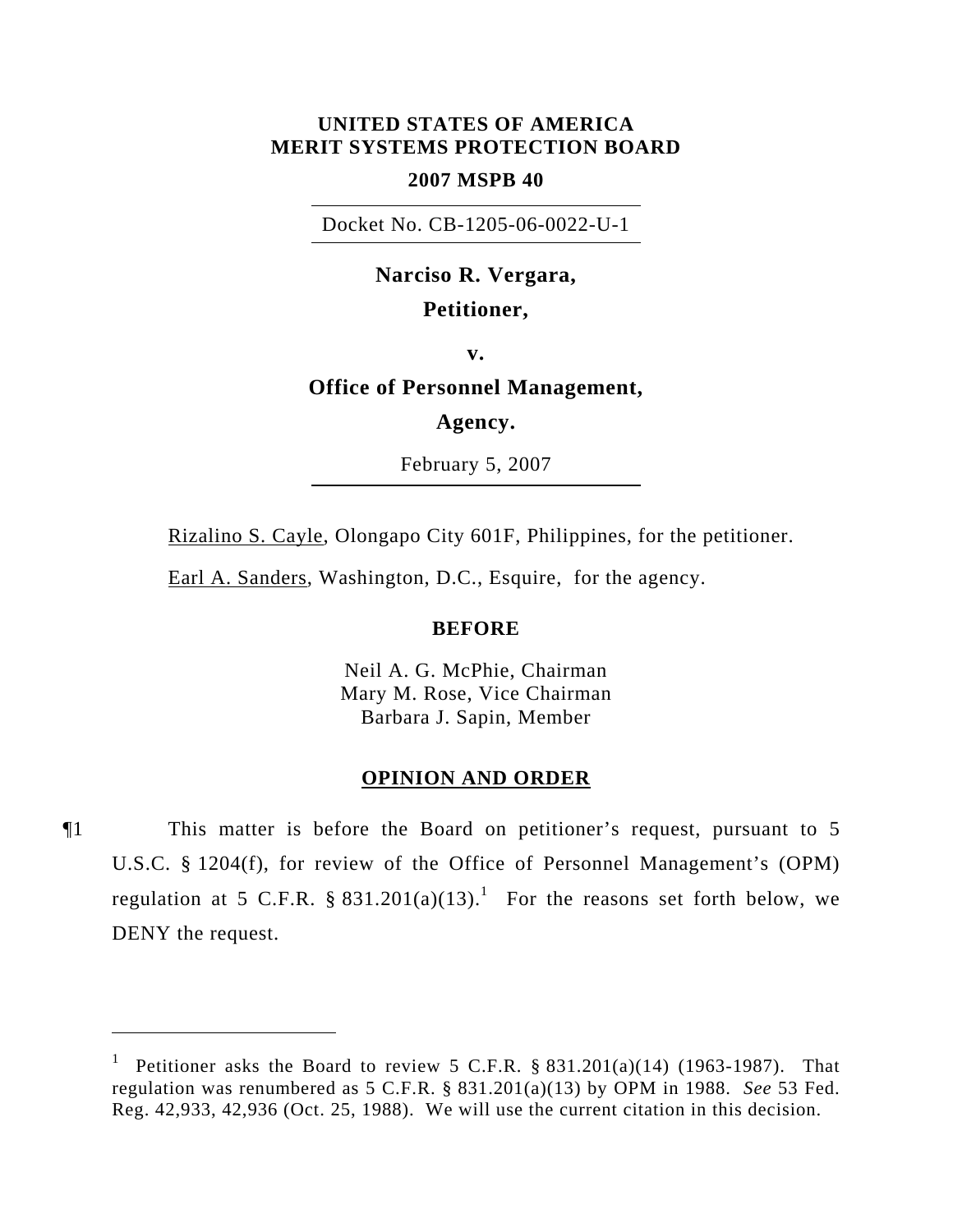#### BACKGROUND

¶2 Petitioner is a former federal employee, who was given an indefinite appointment with the Department of the Navy, effective July 6, 1967, and was separated, effective July 2, 1986. Regulation Review File (RRF) Tab 1, Exhibits (EX) B-1, B-3, B-3A. Petitioner submitted documentation of his appointments which indicates that he was not covered by the Civil Service Retirement System (CSRS).<sup>2</sup> *Id*. The regulation at issue provides that Federal employees serving under indefinite appointments made after January 23, 1955 are excluded from CSRS coverage. 5 C.F.R.  $\S$  831.201(a)(13). OPM requests that the Board deny petitioner's request for regulation review. RRF, Tab 3.

## ANALYSIS

- ¶3 The Board has authority, pursuant to 5 U.S.C. § 1204(f), to review a regulation and declare it invalid on its face or invalidly implemented by an agency. The Board may find OPM rules and regulations invalid if it determines that the implementation of the rules or regulations would require an employee to commit one of the prohibited personnel practices defined in 5 U.S.C. § 2302(b).
- 

 $\overline{a}$ 

 $\P$ **4** Here, petitioner argues that 5 C.F.R. § 831.201(a)(13) is not in accordance with section 2(e) of The Federal Executive Pay Act of 1956 (1956 Act), Pub. L. No. 854, § 401 (July 31, 1956), the predecessor of 5 U.S.C. § 8347(g), which authorizes OPM to exclude from CSRS coverage "an employee or group of

<sup>&</sup>lt;sup>2</sup> The Standard Form 50 (SF-50) documenting petitioner's appointment, Exhibit B-1, shows his Federal retirement coverage as "None," represented by the numeral "4" in box number "10" on the form. RRF, Tab 1. The SF-50s documenting additional personnel actions, including petitioner's termination, show petitioner's retirement coverage as "Other," represented by the numeral "5" in box number 8. *Id*. at Ex. B-2 and B-3. The documentation of termination shows that petitioner received severance pay in accordance with a collective bargaining agreement. *Id*. at Ex. B-3 and B-3a. The Board has held that an appellant's service is not covered by the CSRS where the SF-50s describing that service indicate that he was not subject to the CSRS and that he received retirement pay in accordance with a collective bargaining agreement. *Reyes v. Office of Personnel Management*, 60 M.S.P.R. 172, 174-75 (1993), *aff'd*, 29 F.3d 645 (Fed. Cir. 1994 (Table).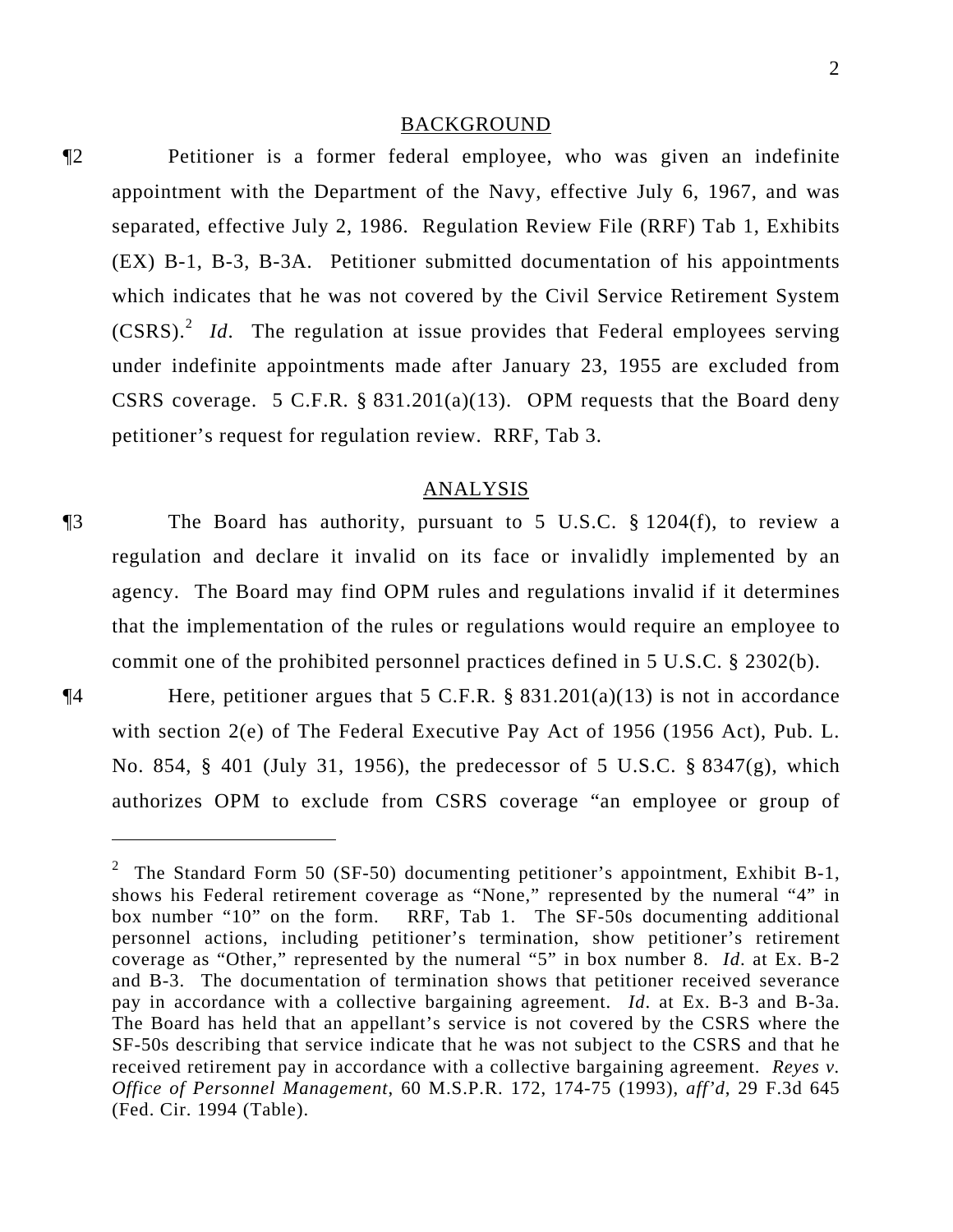employees … whose employment is temporary or intermittent." *See* RRF, Tab 3 at 3. According to petitioner, the regulation is also inconsistent with Executive Order 9154, 3 C.F.R. § 1152 (1938-1943), which did not specifically exclude from civil service retirement coverage employees holding indefinite appointments, and which, petitioner argues, is still valid. Petitioner, however, does not fully explain how 5 C.F.R.  $\S$  831.201(a)(13), either on its face, or as implemented, would require the commission of a prohibited personnel practice. Rather, petitioner makes the bare assertion that section  $831.201(a)(13)$  would, if implemented, result in the prohibited personnel practice defined at 5 U.S.C. § 2302(b)(12),<sup>3</sup> that is, the taking or failing to take an action in violation of a "law, rule, or regulation implementing, or directly concerning, the merit system principles ... " Petitioner cites 5 U.S.C.  $\S$  2301(b)(8)(A) as the relevant merit system principle. RRF, Tab 1 at 6. Section  $2301(b)(8)(A)$  provides that employees should be protected against arbitrary action. Yet, petitioner does not explain how the allegedly violated statute and Executive order implement the merit system principle found at 5 U.S.C. § 2301(b)(8)(A), as required by 5 C.F.R. § 1203.11(b)(2).<sup>4</sup> While petitioner has failed to meet fully the requirements of 5 C.F.R.  $§$  1203.11(b)(2), we do not deny review on that basis because we find other more compelling reasons to deny review.

 $\overline{a}$ 

<sup>&</sup>lt;sup>3</sup> Petitioner cites 5 U.S.C. § 2302(b)(11). That statutory provision was renumbered as 5 U.S.C. § 2302(b)(12) in 1998. *See* The Veterans Employment Opportunities Act of 1998 § 6(a)(2), 5 U.S.C. § 2302(b)(12).

 $4$  Section 1203.11(b)(2) provides as follows:

<sup>(2)</sup> If the prohibited personnel practice at issue is one prohibited by 5 U.S.C. 2302(b)(12), the request must include the following additional information:

<sup>(</sup>i) Identification of the law or regulation that allegedly would be or has been violated, and how it would be or has been violated; and

<sup>(</sup>ii) Identification of the merit system principles at issue and an explanation of the way in which the law or regulation at issue implements or directly concerns those principles.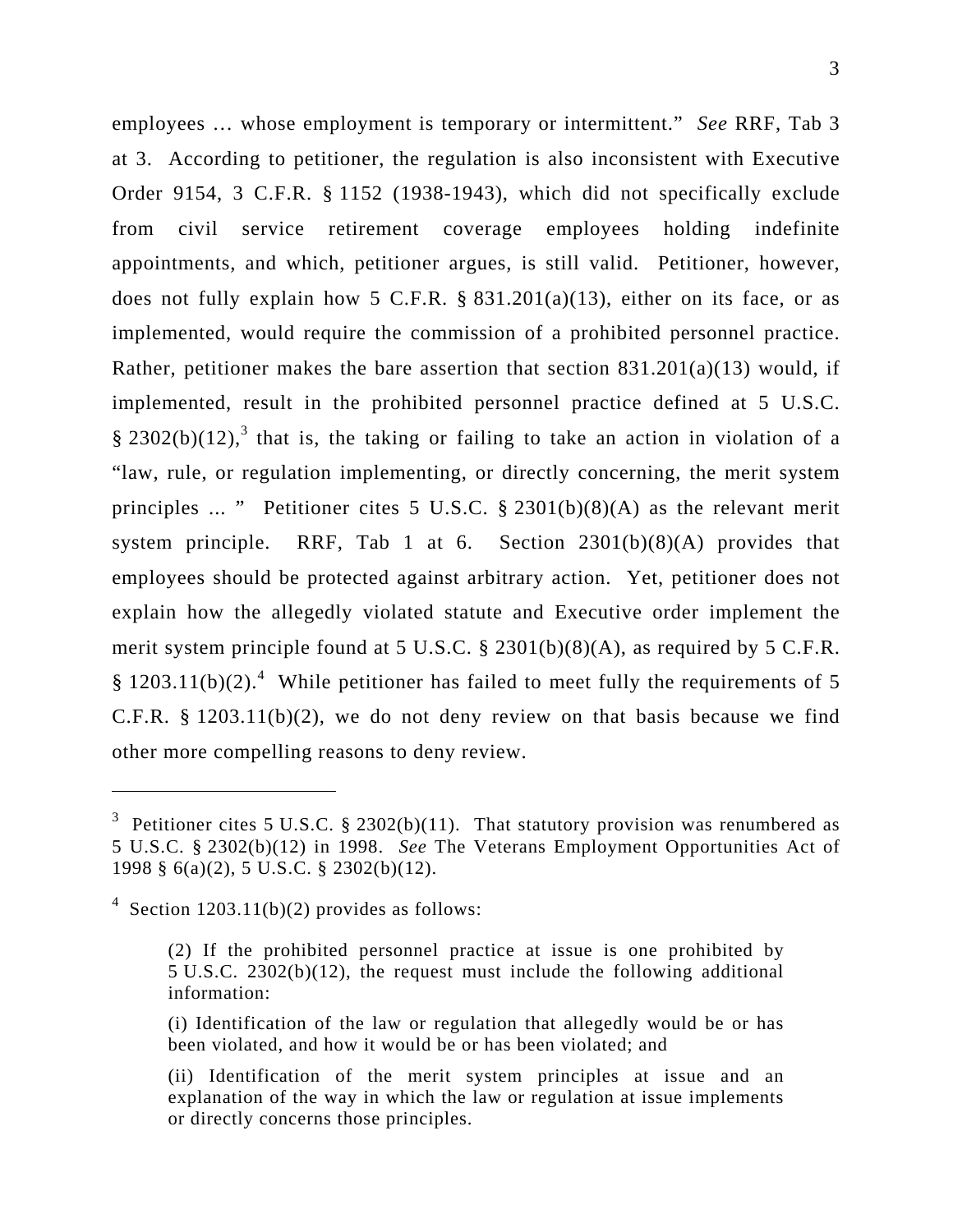¶5 The decision whether to grant review of a regulation is within the Board's discretion. 5 U.S.C. §  $1204(f)(1)(B)$ . In deciding whether to grant review, the Board will consider the following factors: (1) whether there is a likelihood that the issue will be resolved through other channels of appeal; (2) the availability of other equivalent remedies; (3) the extent of the regulation's application; and (4) the strength of the arguments against its validity. *Tabradillo v. Office of Personnel Management*, 93 M.S.P.R. 257, 259 ¶ 4 (2003). Factors 2 and 4 are relevant here.

 $\overline{a}$ 

¶6 The documentation submitted by petitioner shows that he is over age 62 and that he has completed more than five years of creditable Federal service. *See* RRF, Tab 1, EX B-1, B-3 and B-3A. If petitioner meets the requirements of 5 U.S.C. § 8333(b), he would be entitled to a deferred annuity pursuant to 5 U.S.C. § 8338(a). Further, if petitioner files an application for a deferred annuity with OPM, he would have a right to an adjudication of that application by OPM pursuant to 5 U.S.C.  $\S 8347(b)$ .<sup>5</sup> Thus, petitioner has an alternate remedy to pursue his claim of entitlement to retirement under the CSRA.<sup>6</sup> Moreover, petitioner's "[r]equest for settlement of appeal in the Petition For Review Settlement Program" indicates that he is seeking a CSRS annuity in the guise of a request for regulation review. RRF, Tab 4.

<sup>&</sup>lt;sup>5</sup> Petitioner's argument that the tenure group designation on the documentation of his appointments shows that he was entitled to CSRS coverage is an argument that may be raised in connection with any application for retirement that he may file. Similarly, petitioner's argument, to the extent it is relevant, that Executive Order 10826, 3 CFR 362 (1959-1963), provides relief for administrative error, may be addressed in an adjudication of petitioner's entitlement to retirement benefits.

 $6$  Petitioner refers, at p.7 of his petition, to evidence unavailable in a prior proceeding but he does not specify the nature of that proceeding. Thus, it is unclear whether petitioner has filed an application for benefits or another regulation review request. Also, OPM states that it has been unable to determine whether petitioner has already filed an application for retirement. *See* RRF, Tab 3 at 9.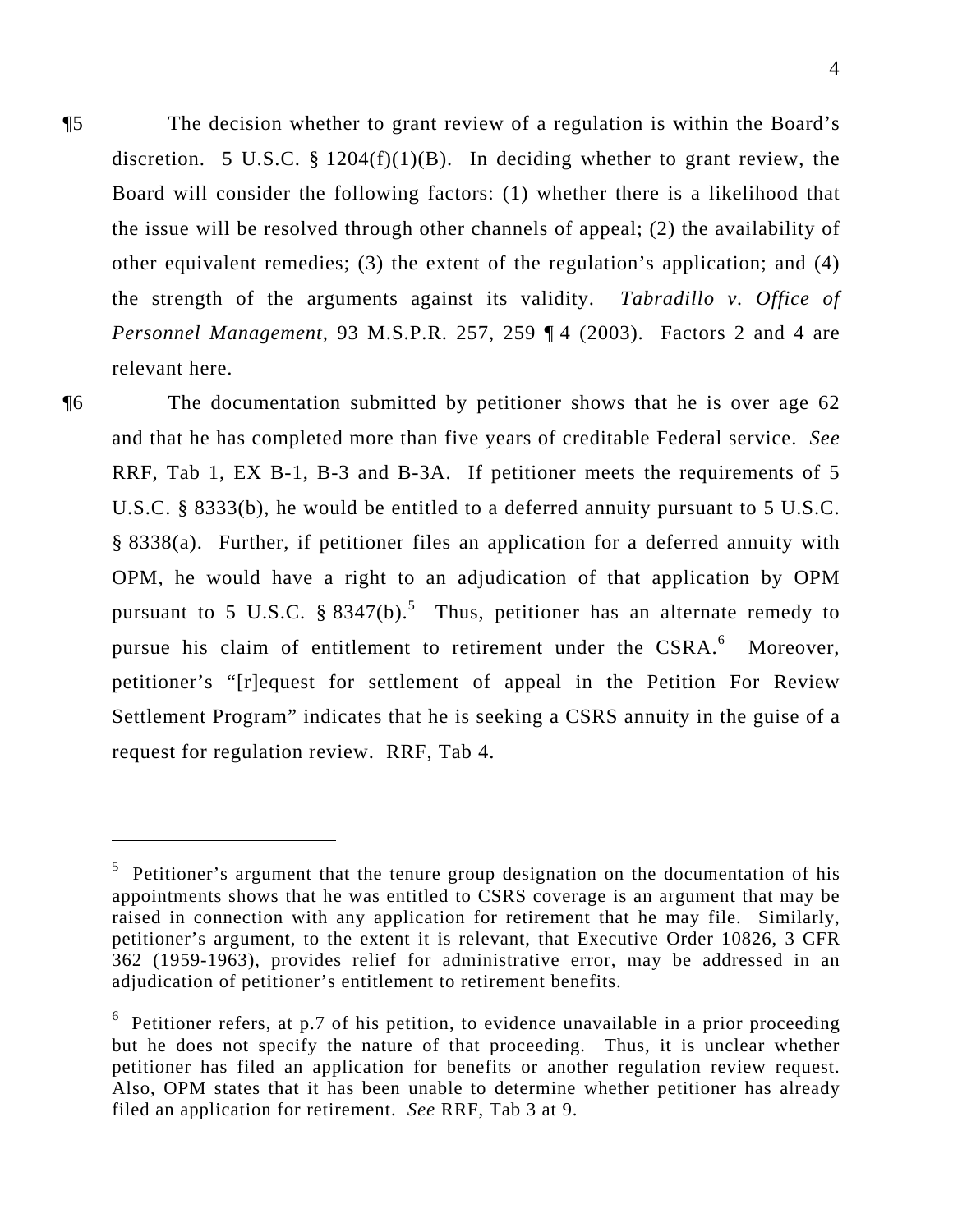¶7 Additionally, petitioner's arguments regarding the validity of the regulation are weak. Indeed, petitioner's arguments regarding the validity of the regulation have already been considered and rejected by the Federal Circuit and the Board. *See Rosete v. Office of Personnel Management*, 48 F.3d 514 (Fed. Cir. 1995); *Trabradillo*, 93 M.S.P.R. 257; *Enrique v. Office of Personnel Management*, 82 M.S.P.R. 305 (1999). In *Rosete*, petitioner argued that "excepted, indefinite" appointments do not fall within the statutory terms "temporary or intermittent" and, therefore, may not be excluded from CSRS coverage. 48 F.3d at 518. The court disagreed, and in doing so specifically rejected the same claim made here that Executive Order 9154 (E.O.), 3 C.F.R. § 1152 (1938-1943) is still in effect. *Id*. at 519. The court held further that E.O. 9154 was superseded by Executive Order 10,180, 3 C.F.R. § 363 (1949-1953), which is the source of 5 C.F.R. § 831.201(a)(13). The court noted that E.O. 10,180 specifically excluded employees with indefinite appointments from civil service retirement coverage and that the continuation of that exclusion in 5 C.F.R.  $\S 831.201(a)(13)$ represented a reasonable and long-standing interpretation of the statutory language "temporary or intermittent." *Id*. Accordingly, without prejudging any application for a CSRS annuity that petitioner may file, we find here that his arguments challenging the validity of 5 C.F.R.  $\S$  831.201(a)(13) are weak and we DENY his request for review.

## ORDER

¶8 This is the final decision of the Merit Systems Protection Board in this regulation review proceeding. Title 5 of the Code of Federal Regulations, section 1203.12(b) (5 C.F.R. § 1201.12(b)).

# NOTICE TO THE APPELLANT REGARDING YOUR FURTHER REVIEW RIGHTS

You have the right to request the United States Court of Appeals for the Federal Circuit to review this final decision. You must submit your request to the court at the following address: